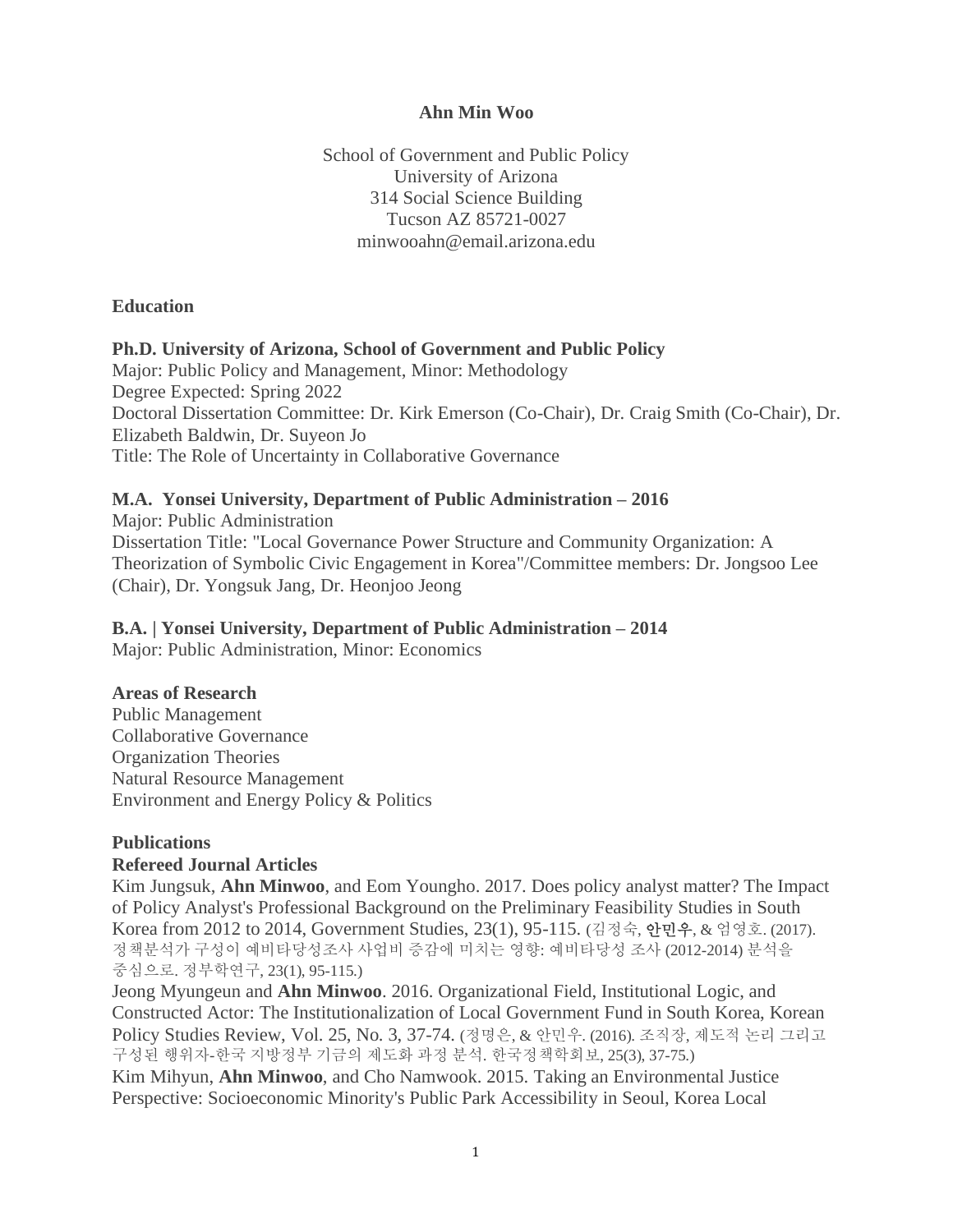Administration Review, Vol. 29, No. 2, 77-105. (김미현, 안민우, & 조남욱. (2015). 환경형평성을 고려한 서울시 공원입지 분석: ArcGIS 의 중첩분석 및 접근성분석기법의 응용. 지방행정연구, 29(2), 77-105.)

# **Book Chapters**

Emerson Kirk and **Ahn Minwoo** 2021. "Collaborative Governance Regimes: Informing Practice through Research," Edited by Daniel P. Gitterman and Neil Britto, "The Intersector: How the Public, Nonprofit, and Private Sectors Can Address America's Challenges. Forthcoming at Brookings Institution Press.

**Ahn Minwoo** and Lee Jongsoo 2015. "Institutional Environment and Political Appointee: A Case Study of Unseated Prime Minister Candidate," Eun Guk Lee(Ed.), Policy Case Studies: For the Improvement of Government Capacity and Quality of Government", Chap. 10, pp. 231-249. Yonsei University Press, Seoul, South Korea.

## **Works in Progress**

**Ahn Minwoo** and Baldwin Elizabeth. Examining the Distributive Effects of Collaborative Governance: An Empirical Study from the Energy Sector (Finalizing)

**Ahn Minwoo**. Enabling thick Interactions in Public Participation: Unpacking Communication Flows between Citizens and Government Agencies in Public fora (Finalizing)

**Ahn Minwoo** and Mai Truong. Environmental Justice and Governance: South Korea and Vietnam Experiences (Collecting Data)

**Ahn Minwoo**. Identifying Uncertainty on the Ground: Concept Building and Measurement Validation from San Pedro Watershed Case Study (Collecting Data)

**Ahn Minwoo**. The Effect of Uncertainty Perceptions on the Formation of Collaborative Governance: Experimental Evidence (Research Design)

**Ahn Minwoo**. The Effect of Process Uncertainty on Collaborative Processes: Experimental Evidence (Research Design)

# **Non-Peer Reviewed Publications**

YM Park, HN Ko, MW Ahn, & HJ Choi. 2016. "Master Plan for 2021 ICT Policy", Kyunggi & Daejeon local government, *Korea Local Information Research & Development* JS Lee, YM Park, ME Jeong, & **MW Ahn**. 2015. "University Centered Life-Long Education: Policy Performance Analysis and Implication," *National Institute for Lifelong Education*, CR2015-3.

## **Selected Conference Presentations**

Ahn, M. "Uncertainty and Collaboration Dynamics: Experimental Evidence," scheduled to be presented at the Public Management Research Conference (University of Hawaiʻi at Mānoa, June 2021)

Ahn, M. "Identifying Public Manager's Perceived Uncertainty on the Ground: Concept Building and Measurement Validation from San Pedro Watershed Case Study," Invited to the panel "Paradoxes of inter-organizational collaboration: attitudinal, relational, and structural dimensions and features at the American Society of Public Administration (Apr 2021)

Ahn, M. & Baldwin, E. "Examining the Distributive Effects of Collaboration Governance: An Empirical Study from the Energy Sector," presented at the Association for Public Policy Analysis and Management (Nov 2020)

Ahn, M. & Baldwin, E. "Examining the Distributive Effects of Collaboration Governance: An Empirical Study from the Energy Sector," scheduled to be presented (but canceled due to the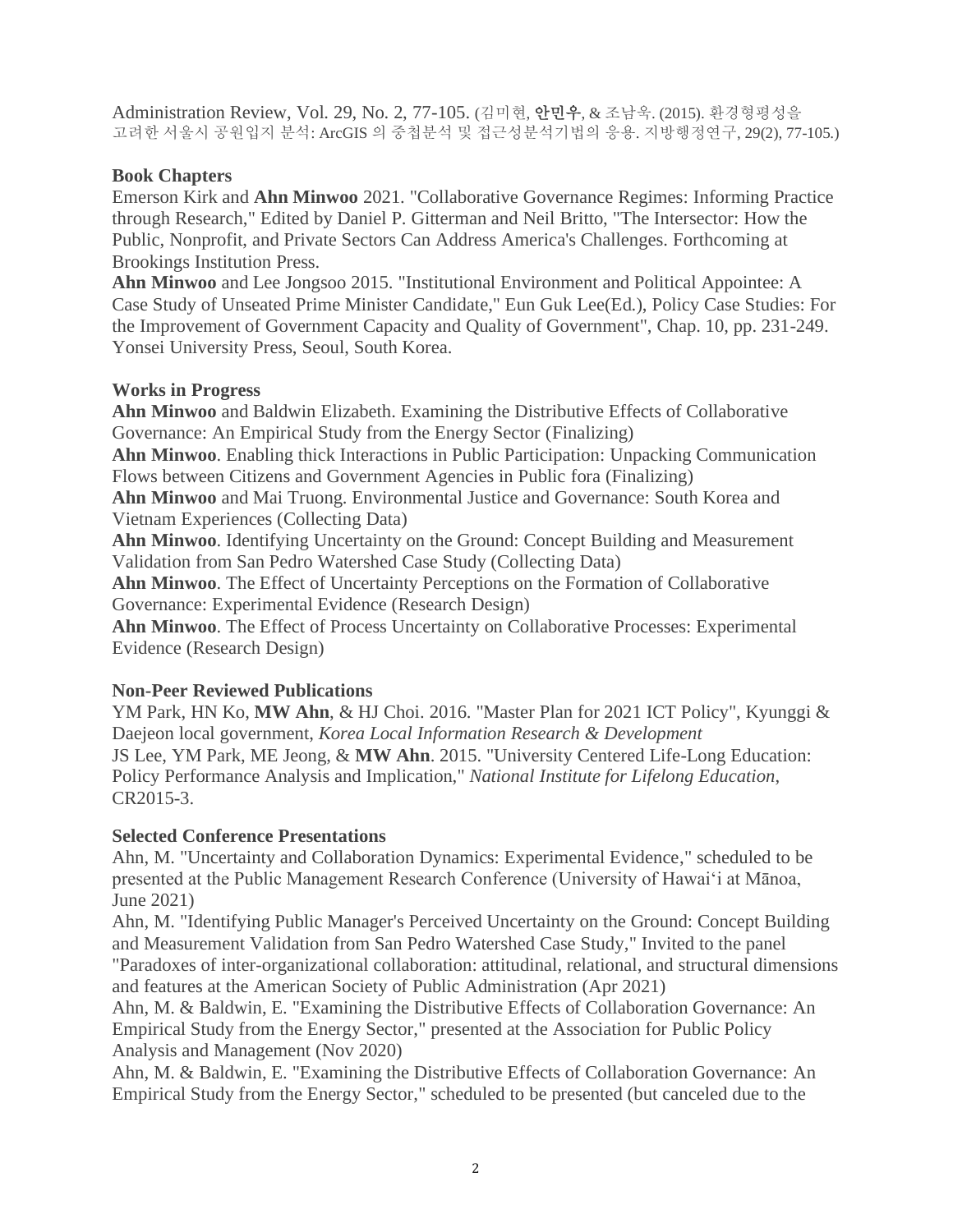Covid-19 Pandemic) at the Public Management Research Conference (University of Hawaiʻi at Mānoa, June 2020)

Ahn, M. "Testing the Effects of Collaborative Processes on Different Stakeholders in the U.S. Electric Sector." Scheduled to be presented (but canceled due to the Covid-19 Pandemic) at the American Society of Public Administration (Anaheim, CA, Apr 2020)

Ahn, M. "Communication Flows Between Citizens and Government Agencies." presented at the Public Management Research Conference (UNC Chapel Hill, June 2019)

Ahn, M. Attend panel discussion on "Collaborative Policy Implementation across Multiple Governance Levels" (UNC Chapel Hill, June 2019)

Saguaro Symposium, UA SGPP Graduate Student Workshop (Feb 2018), University of Arizona **Department talks**

EPRG(Environmental Policy Research Group) Workshop (Nov 2018), University of Arizona YUPA Graduate Student Workshop (Aug 2015, Dec 2015), Yonsei University, "Civic Participation and Local Governance Power Structure in Korea"

Organization Research Seminar Led by Dr. Yong Suk, Jang, Yonsei University, (2015) "Organizational Fields and Institutional Logics in Local Government Fund"

# **Awards and Honors**

Awarded Institute for Qualitative and Multi-Method Research workshop at Syracuse University (June 2019)

Fully Funded by the Ph.D. program, University of Arizona (2017 -)

Summer Research Fellowship, School of Government and Public Policy, University of Arizona (2018, 2019)

Integrated Bachelor and Master's Degree Full Funding Scholarship, Yonsei University (2014- 2015)

Brain Korea 21 Research Fellowship, Ministry of Education, South Korea (2014-2016) Academic Achievement Scholarship, Yonsei University (2011 Fall, 2012 Spring, 2013 Spring) The Republic of Korea Army, KATUSA program (2009 -2011)

Sergeant (Korean Augmentation to the United States Army)

2011 KATUSA of the Year, the United States Army Garrison Daegu Community Volunteer Section

Warrior Leader Course Graduation, Non-commissioned Officers Academy, Camp Jackson, Korea.

Army Commendation Medal, two Army Achievement Medals, two Certificate of Achievements

# **Teaching Positions**

Instructor of Record, PA 470: Public Organizational Management (Online), University of Arizona, Fall 2021, Spring 2021, Summer 2021(scheduled)

PA 470 Online course development w/the Office of Digital Learning and SGPP PA faculty members, Summer 2020

Instructor of Record, PA/POL 206: Public Policy and Administration (Online), University of Arizona, Spring 2020, Summer 2020

Samsung Welfare Foundation, Dream Class, Kyungbook National University, Daegu, Korea, 2014

Seodaemun Local Government & Yonsei University, Dream Start, Yonhee Middle School, Seoul, Korea, 2012-2013